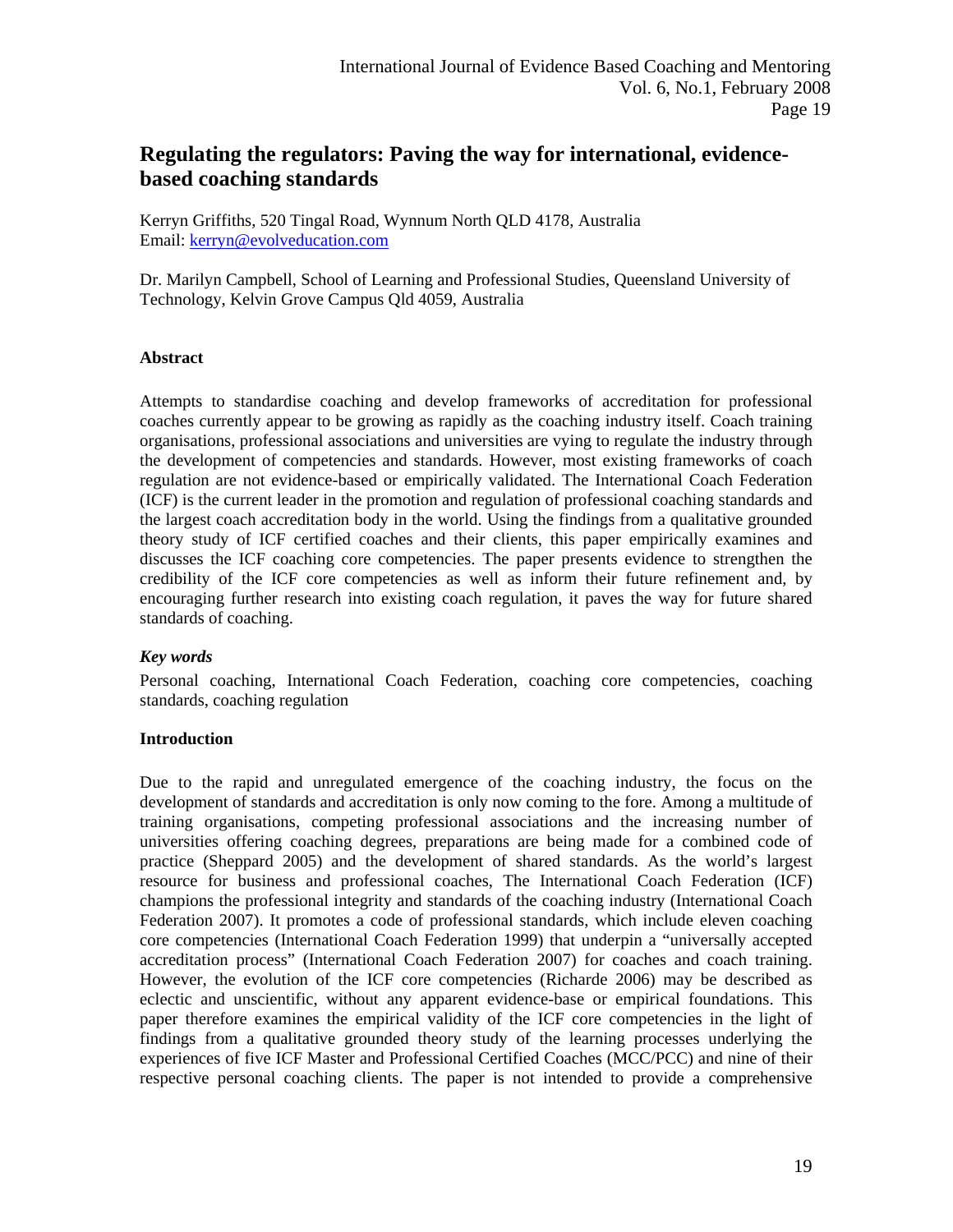evaluation of the ICF core competencies, but attempts to ignite further inquiry to develop a solid evidence-base upon which future coaching standards may rest.

# **Background**

Professional coaching associations as well as coach training organisations have seen the value in engaging in research to boost the credibility of, and empirically validate at least some of their coaching claims (Linley 2006). This movement towards evidence-based coaching and the scientist-practitioner model is reflective of the increasing demand for standardisation and regulation from the research field (Brotman, Liberi and Wasylyshyn 1998; Luebbe 2005) as well as the industry (Gaskell 2006) and the marketplace (Jarvis 2004; International Coach Federation 1998; Kubicek 2004; Hall 2005). Many bodies have evolved to fill this need to offer accreditation:- the Association for Coaching (AC), the International Association of Coaching (IAC) and the European Coaching Institute, in addition to many universities and other tertiary institutions (Gaskell 2006). However, the ICF is the largest at present. Their coaching core competencies which underpin a three-level accreditation process were also identified as an influential factor behind the credibility of ICF coaches (Carr 2006; O'Neill and Broadbent 2003).

There are eleven ICF core coaching competencies (International Coach Federation 1999) each of which are clustered within a broader competency and are specifically broken down into specific coach behaviours:

- A. Setting the foundation
	- 1. Meeting ethical guidelines and professional standards
	- 2. Establishing the coaching agreement
- B. Co-creating the relationship
	- 3. Establishing trust and intimacy with the client
	- 4. Coaching presence
- C. Communicating effectively
	- 5. Active listening
	- 6. Powerful questioning
	- 7. Direct communication
- D. Facilitating learning and results
	- 8. Creating awareness
	- 9. Designing actions
	- 10. Planning and goal setting
	- 11. Managing progress and accountability

### **Methodology**

This paper provides the first known evidence-based discussion of coaching standards. The findings presented here were based on a qualitative grounded theory approach investigating the learning processes in personal coaching. Grounded theory is a methodology which is particularly useful to the field of coaching, as its purpose involves the generation of theory (Creswell 2002; Chemnitz and Swanson 1986). Thus, in areas such as this, in which there is currently no extant literature that attempts to examine or evaluate proposed coaching standards or competencies, grounded theory is most appropriate. The findings presented emerged from the analysis of more than thirty hours of interviews with five coaches and nine of their respective current and past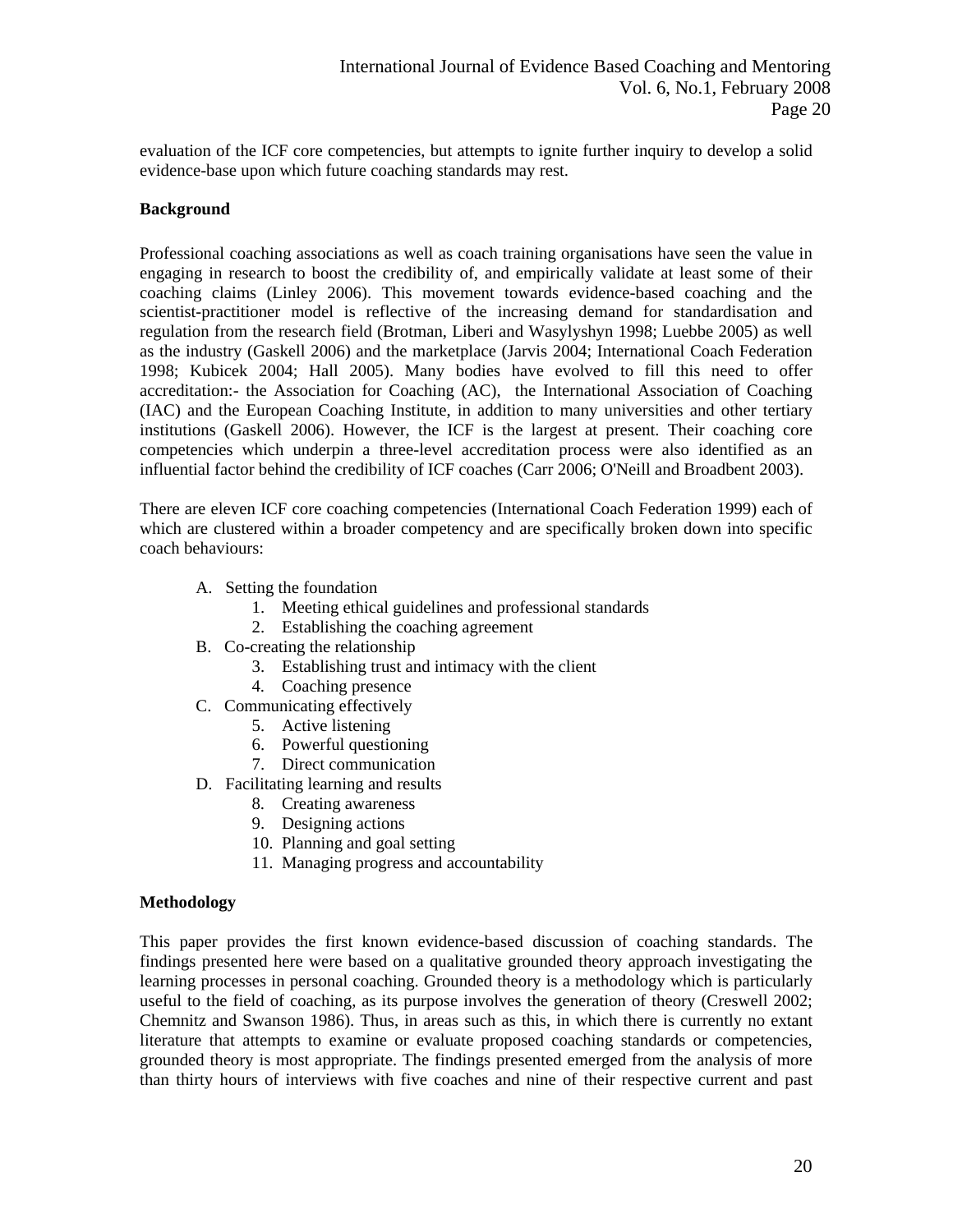personal coaching clients. All coaches had over 2000 hours coaching experience and were recognised as either Master or Professional Certified Coaches (MCC/PCC) with the ICF.

In what follows, the ICF core competencies are discussed with reference to findings which emerged from the study. All references to the main competency clusters are written in **bold**, while the competencies themselves are underlined. In addition, competency definitions and associated behaviours appear in "inverted commas" followed by a page number associated to the page in the original ICF Professional Coaching Core Competencies document (International Coach Federation 1999) in which they can be found. Finally, actual words spoken by participants are written in *italics*, with participants being identified by number (in brackets) and as clients or coaches.

# **Findings**

# *A. Setting the foundation*

The competencies associated with **setting the foundation** were minimally represented within this study of personal coaching. Competency one, meeting ethical guidelines and professional standards, was referred to in several ways. A coach's professionalism was referred to by two clients in this study. Interestingly, both clients were the only clients in this study who also had coach training. In addition, there were several references made by both coaches and clients relating to "communicat[ing] the distinctions between coaching, consulting, psychotherapy and other support professions" (p.2). These references were made however only in relation to counselling. Firstly, coaches (2, 3, 4) were specific in pointing out that their process was not counselling and in one case, a coach used her coaching process to encourage and prepare her client to seek out counselling. In addition, clients revealed that they were also aware of the distinction between coaching and counselling, with several clients (1, 3, 8) commenting on having seen a counsellor previously and one client (2) intending to see a counsellor in the future. In all cases, clients distinguished the past healing and emotional work of counselling from the specifically present-future orientation of coaching.

*…but all the other stuff was about repairing and healing when I had counsellors but this was actually about me. This was about Ok that was then, where to from here. This is a new day.* (Client 3)

Thus, whilst meeting ethical guidelines and professional standards did not frequently emerge explicitly within this study, it was nevertheless an implicit part of both coach and client awareness. However, competency two, establishing the coaching agreement, was represented more significantly than competency 1 within this study. All coaches as well as several clients in this study referred to setting up an agreement for their coaching relationships. This included discussion of the expectations of both coach and client, including time, logistics, fees, action and desired outcomes. Interestingly however, this process emerged as more influential in reference to competency eleven, managing progress and accountability, in that it served to foster a sense of commitment and responsibility within the coaching relationship:

*…we actually need to have an agreement with a client and I also believe because it adds clarity… because we both know what our responsibilities are, what we agree to. It's part of setting the context.* (Coach 2)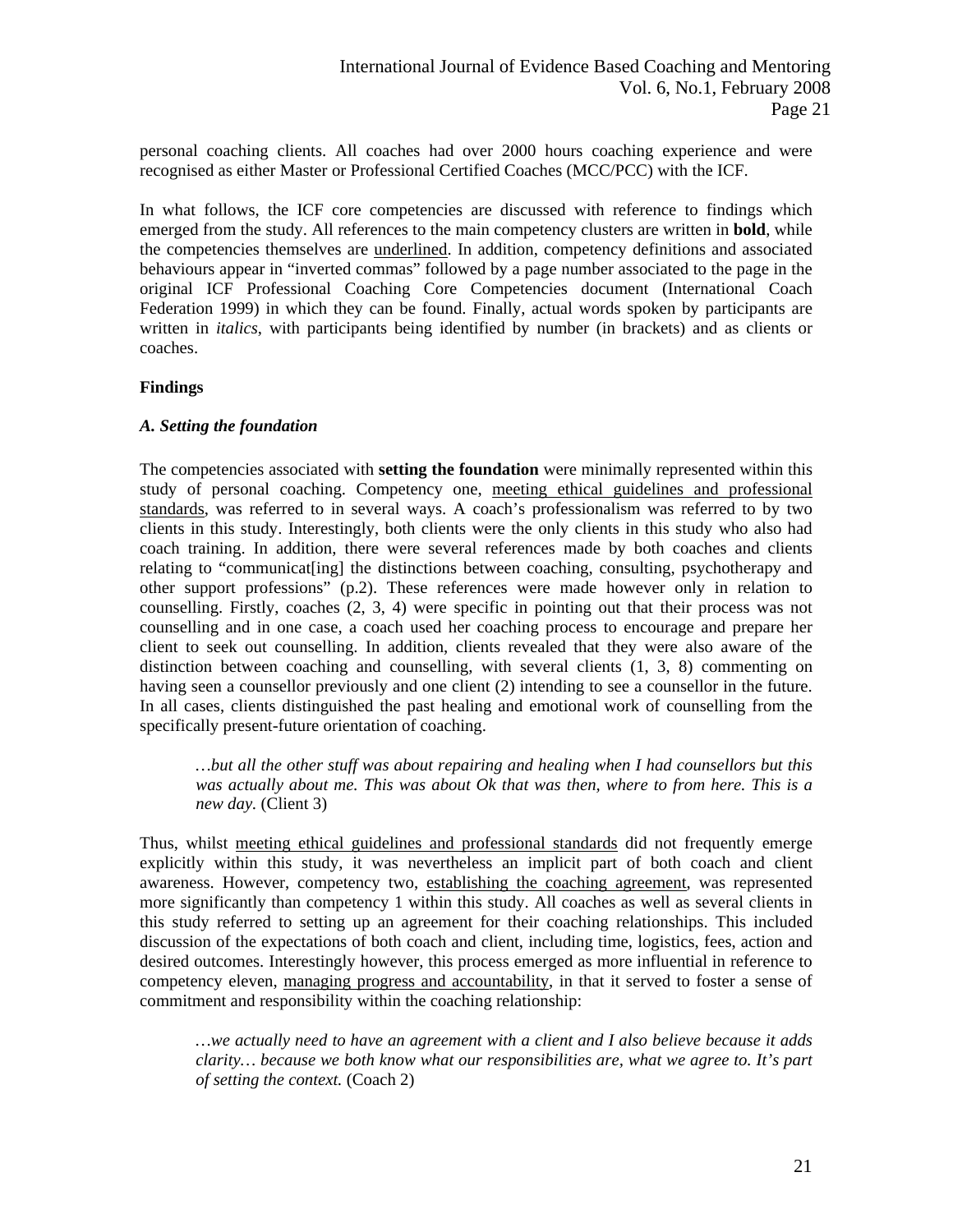Thus, whilst establishing the coaching agreement emerged as an important part of the coaching process, it did not emerge as a major process, as the core competencies imply, but rather as an influential factor within another competency, namely managing progress and accountability.

# *B. Co-creating the relationship*

The competencies associated with **co-creating the relationship** were largely validated within the findings of this study. The coaching relationship emerged as a major category and the associated competencies were clarified and extended by the findings of this study. Whilst the coaching behaviours associated with competency three, establishing trust and intimacy with the client, were only partially represented within the findings of this study, "Ability to create a safe, supportive environment that produces ongoing mutual respect and trust" (p.2) the competency definition, was strongly supported. Trust emerged as an important element in the coaching relationship, as did safeness. However, whilst acceptance is alluded to in the competencies by a notion of respect, the competency does not reflect the quality of acceptance, which emerged in this study through coaches' suspension of judgement and led to the cultivation of trust. Instead, non-judgement is referred to by the ICF as a part of competency five, active listening, rather than as the quality of the relationship, as it emerged in this study. Furthermore, whilst honesty is referred to by the ICF as a coach behaviour, the competency does not reflect the distinction between coach honesty versus client honesty. Indeed, both were displayed among the participants in this study with the former providing honest feedback and the latter sharing aspects of themselves with their coach that they were not likely to share with others. Again, this process was also supported through trust and acceptance.

In addition, equality emerged in the study as an important aspect of the coaching relationship. This was evident in the way in which coaches and clients worked together as coaches were responsible for some things, while clients were responsible for others. In addition, coaches were not seen as having the answers, but the process involved both coaches and clients collaboratively discovering them:

*I think it was four weeks like I said to [my coach] well tell me what I need to know, but she doesn't know either. She's also working out with me, she hasn't got the answer and her job is to help coach it and bring it out of me. That's how I see it.* (Client 4)

Whilst "ongoing mutual respect…", "Asks permission…" and "demonstrates respect…" allude to equality, the competencies do not appear to be adequately communicating the quality of equality that emerged within the coaching relationships examined in this study.

A particularly interesting aspect of the findings from this study is the emergence competency 4, coaching presence*,* not as a core competency in itself, but rather as an influential factor within competency five, active listening*.* Thus, coaching presence was demonstrated to be an element within **communicating effectively**, not **co-creating the relationship**, although the quality of listening also appeared to contribute to the quality of the relationship. In this study, clients and coaches frequently alluded to the notion of coaching presence as the coach *tapping into* (Coach 2, 3, 4, 5; Client 2, 4, 9), *tuning into* (Coach 2, 3; Client 3) or *connecting to* (Coach 2; Client 4, 8) the client as they were speaking:

*She [my coach] tried to tap into your.. she tries to connect with you as well, she tried to be intuitive as well. Not just a guide but really listening to what I'm saying.* (Client 4)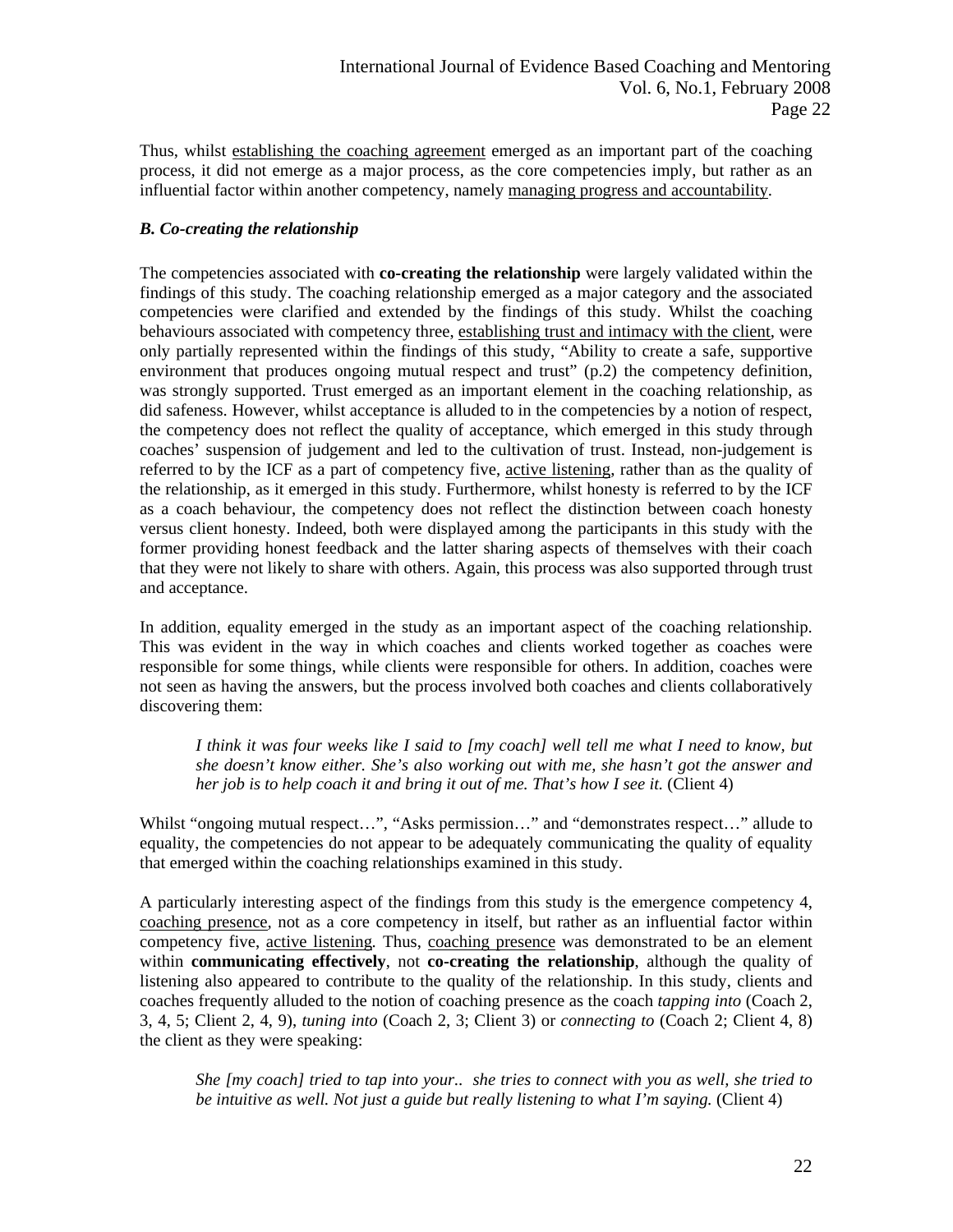Furthermore, it was this presence, characterised by the quality of listening, which allowed coaches to dance "in the moment" (p.2). Thus, coaching presence emerged as an integral part of the process of listening. Nevertheless, several aspects of coaching presence as explained by the ICF were still supported by the findings of this study. As the above example highlights, the coach "Access[ing] [their] own intuition…" (p.2) was frequently mentioned by both coaches and clients. Similarly, humour was also referred to. Notably however, clients' use of their own intuition is not reflected in the competency, but emerged in this study as a client competency which became more dominant as coaching progressed.

# *C. Communicating effectively*

The competencies associated with **communicating effectively** were significantly validated by the findings of this study. Competency 5, active listening, emerged as a major coaching process and the coach behaviours associated with it were largely supported in this study. Listening for meanings behind words including feelings, values and wants, listening for cues such as tone and body language and reflecting back to the client what was heard all emerged as significant processes in this study:

*…the coach is almost able to in a way, listen beneath that and sort of interpret what it is they're really hearing us longing for... there is something way more than just mirroring where the coach is really listening and seeing with all of their senses and sort of able to name the things that they might see or hear that's really getting in our way. That we can't see.* (Client 7)

The process of listening was demonstrated by both client and coaches as an active process in which subtle messages on a variety of levels were interpreted. As one coach said:

*To me it's like listening with my eyes and my I'm listening with my ears, I'm listening with my eyes, I'm listening with the pictures in my head, I'm listening with the feelings in my stomach…* (Coach 3)

In addition, this study revealed that the process of active listening appeared to be underpinned by coaches' implicit understanding of an underlying framework of focus which allowed them to "attend to the client and the client's agenda…" (p.3) and "hear the clients concerns, goals, values and beliefs…" (p.3). Indeed, this underlying framework, which included focus on clients' observable life situation, emotions, desired outcomes, beliefs and values, appeared to allow coaches to choose which information to further explore. Each element of this underlying framework is reflected among the behaviours associated with the competency of active listening.

One particular aspect of the findings from this study, which however was not articulated by the ICF competency of active listening was a frequently reported process of clients developing the ability to listen to or hear themselves (Client 8) and be more present or connect with themselves (Coach 1, 2; Client 3).

*I definitely have markers along the way which just let me hear what I've just said, or have been saying.* (Client 2)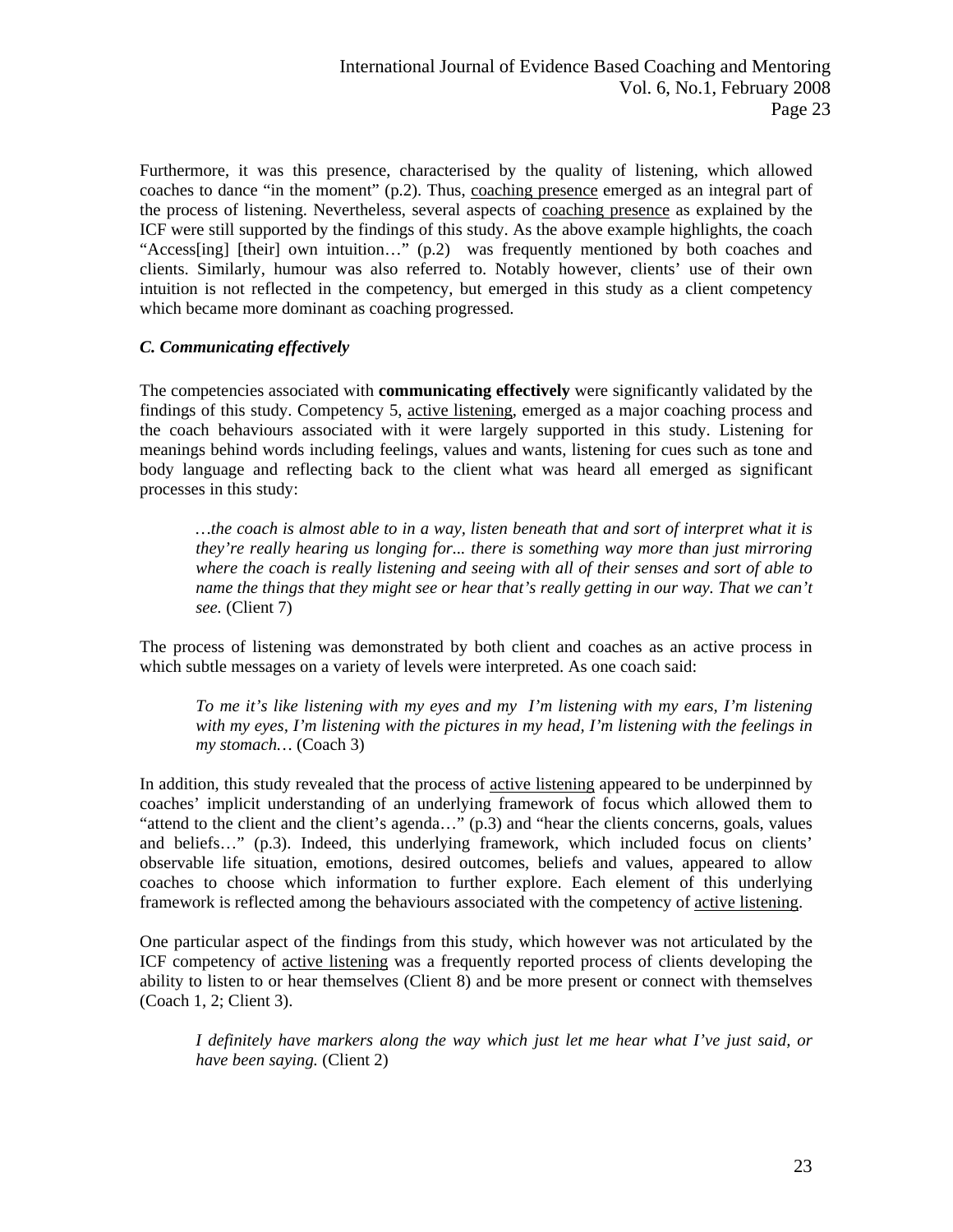*Blood was flowing to a part of my body but now it's all over. It's I can experience all of myself I'm not just getting bits and pieces like I was before. It was sort of like a jig-saw puzzle and I only had a few pieces at a time whereas now I've got the whole thing mapped out.* (Client 3)

*You know she would call and say 'How are you?' And 'I'm so busy' or "I'm so tired' and she would let me talk on and gradually she carefully sort of crafted her questions and I started to hear myself.* (Client 8)

Thus, in this study, the process of listening began as a coach competency, but often led to a client competency, in much the same way that clients learnt to be more intuitive. In this way, the findings of this study suggest that coaching process rather than only coach competency more adequately defines coaching.

Competency six, powerful questioning, was also well supported by the findings of this study. As in and heavily linked to the process of listening, coaches appeared to use the same underlying framework of focus (clients observable life situation, emotions, desired outcomes, beliefs and values), to pose questions:

*It's attuning to the client in a way that you can see that… try to see what's going on underneath what they're saying. So that's how it sort of came about. You know I was enquiring and in that dialogue engaging with her in a way that [was] going deeper and deeper and a train of questions that 'you know what were you feeling? And what were your thoughts?'* (Coach 4)

Examples like this one supported the link made by the ICF between listening and questioning, though also highlighted the pattern in which coaches appeared to move through the framework of focus. As one client participant in this study pointed out, *it's not just any old questions either… They're key questions and obviously they just get to the nuts and bolts of what's going on and actually get deeply enough into you… to get a little insight* (Client 3). Thus, powerful questioning was characterised and referred to in this study by as a process of *going deeper* (Coach 4). Similarly, another client described coaching conversations as *Just a question-answer and a chat and a focus* (Client 2), thereby highlighting the relationship between questioning and focusing, as the former was shown to stem directly from the latter. Indeed, whilst the ICF highlights that powerful questioning occurs through *active listening,* this study highlighted that active listening provided the context for guiding focus and this informed the process of questioning.

However, whilst ICF portrayed powerful questioning as a component of **communicating effectively** the findings of this study suggested that it was a fundamental tool in creating awareness (competency eight) and **facilitating learning and results**. As one client said when talking about the learning and changes which occurred in her life, *It happened through the kinds of questions that she [my coach] asked me* (Client 7). Similarly, another client commented in relation to her progress, *it's taken a lot of different questions for me to get there* (Client 4). Thus, in this study the process of questioning emerged as far more than a communication tool, but rather a key driver in the whole coaching process.

One particular finding which emerged from this study in relation to the nature of powerful questioning and which was not apparent within the ICF core competencies was the way in which the process of questioning served to trigger clients to engage in reflection. All coaches and most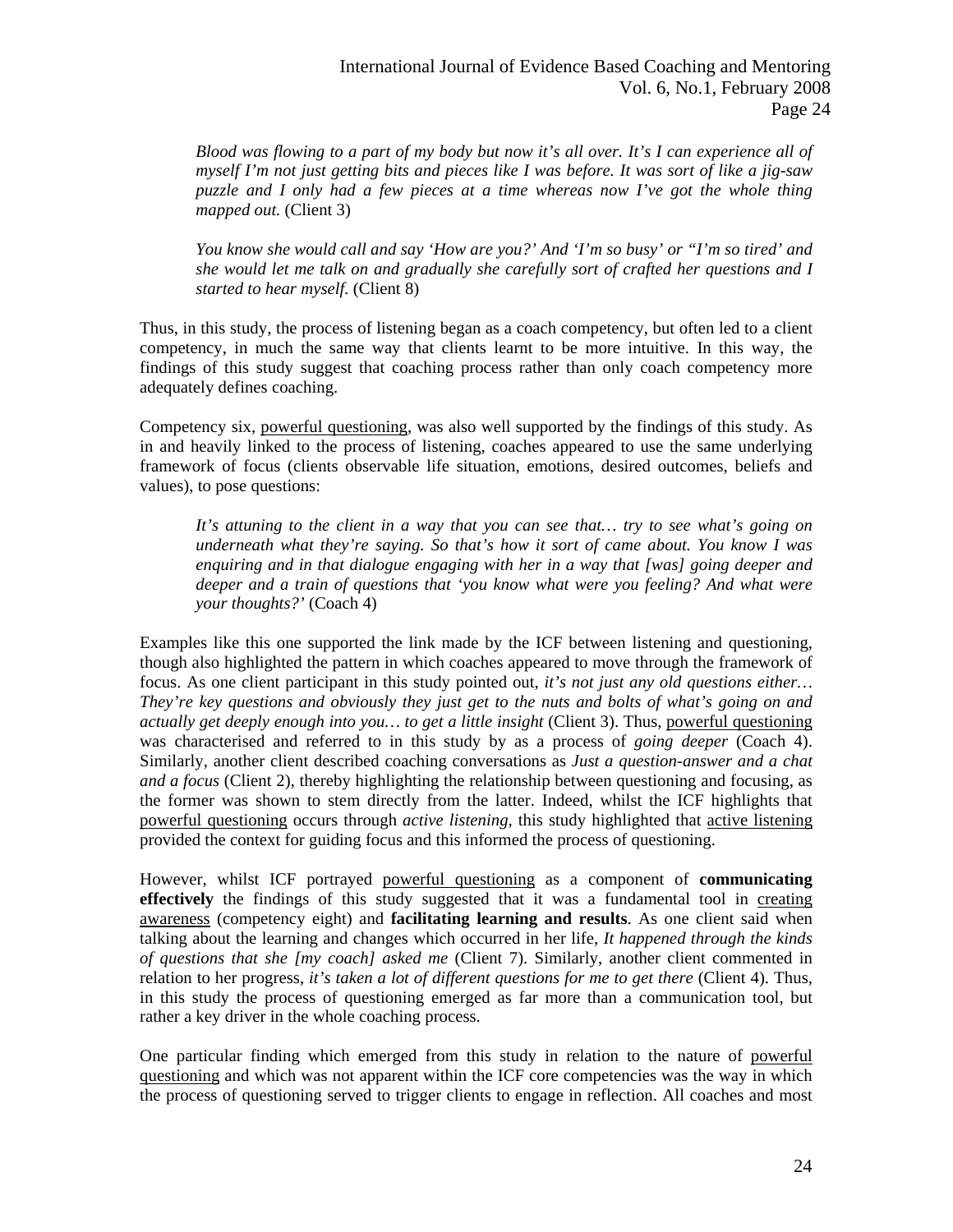clients (1, 2, 4, 7 & 8) referred to it directly, describing in a variety of ways including *think a lot* (Coach 1 & 3; Client 3 & 9), *examine* (Coach 3 & 4; Client 5 & 6), *think deeply* (Client 3), *think hard* or *think too hard* (Client 4), *thoughtful behaviour* as opposed to *ROTE behaviour* (Client 8), *review* (Client 3) and *observe* (Coach 2). In fact, the 'power' in powerful questioning appeared to be held in the degree to which it caused clients to *stop and reflect* (Coach 2; Client 8) on those aspects involved in the framework of focus. In fact, in the light of this function, sometimes 'questions' reportedly did not occur in the form of questions at all. Instead, be it question, story, metaphor or comment, both coaches and clients emphasized how it triggered clients to reflect and more deeply examine aspects of themselves. Furthermore, it was through the process of reflection, that learning and insights were generated:

*The a-ha is the asking a question which is asked at a higher level than anyone else that has actually asked them before, in a different way, so they've got to actually stop and think to actually, to retrieve the information in the unconscious.* (Coach 5)

Thus, the ICF competencies, by focusing on coach competency, fail to articulate reflection as an essential coaching process. The other aspect of powerful questioning which the ICF competencies do not perhaps adequately reflect, but which emerged as an interesting phenomenon in this study, was the tendency for clients to take on the role of questioning themselves. Through engagement with the coach in powerful questioning, gradually clients began to demonstrate the ability and tendency to self-manage this process:

*I'd pick a scenario, I'd go at what point do I feel negative about myself? Why is that? Could it be looked at another way? Or was there a fear? What was the fear about? How could I see that differently? And what would be a better alternative? And any time I'd go through the process again so da-da-da-da-da. And that took awhile too because you'd have to think about that sometimes, what is it that I know? Or what is that I'm afraid of there? You know what's the real issue? I think it's this? No, no, no. That's not right. Or this. No, go deeper. This, tha-, thi-, that. Now let's have a look at that. And look at it a different way, you know what I mean?* (Client 1)

*The other thing that I'm noticing is that I am frequently paying attention to how do you feel or what do you think or is this ok. I'm asking small questions of myself that I have never asked. And I am getting answers some of the time such as I really don't want to be at this show at the moment, I'm really tired and I think I'll just go back and take a nap.* (Client 8)

This process was noted by coaches and clients alike (Coach 1, 2 & 5; Clients 1, 2, 4, 8 & 9) and, as in clients developing the ability to listen to themselves and be intuitive, it is viewed as important evidence to support the argument that coaching process rather than coach competencies may best represent coaching standards.

Finally, in relation to **communicating effectively**, competency seven, direct communication, did not emerge as a major coaching process in this study. Whilst the coach behaviour of "providing feedback" emerged instead as an aspect of honesty within the coaching relationship and "clearly stat[ing] coaching objectives" occurred as a part of focusing on desired outcomes, the other behaviours associated with the "ability to communicate effectively during coaching sessions, and to use language that has the greatest positive impact on the client" (p.3) were not significantly referred to by the participants of this study. Noticeably however, as this study interviewed some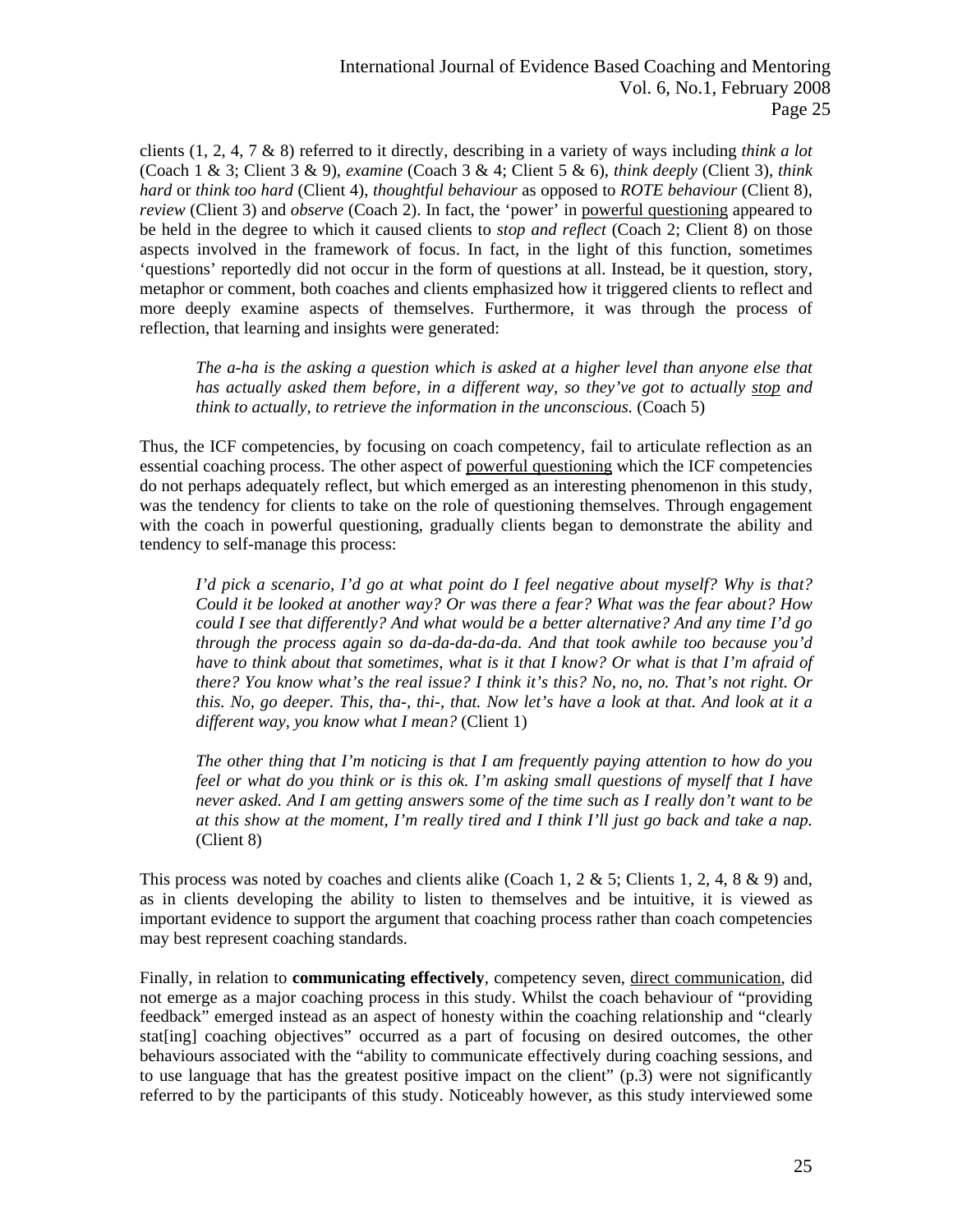clients first at the beginning and then at the end of coaching, there was some evidence that clients developed more ability to demonstrate the behaviours associated with direct communication as a result of their coaching. Again, due to the ICF focus on coach competency, this aspect of the process is not reflected in the competencies.

# *D. Facilitating learning and results*

The competencies associated with **facilitating learning and results** were especially well validated by the findings of this study. In fact in this study, **facilitating learning and results**  emerged as the culmination of most of the other competencies converged together:

*…the whole process of coaching is all about learning I think. If I didn't want to learn, or if I didn't need to learn, then I wouldn't have been there. And I think everything that I did in coaching was all about learning. So every process, every frustration, every exercise I had to do, every conversation I had with [my coach], was all about learning. So I guess how it happened was in everything. So how do you describe everything?* (Client 1)

Thus, according to the findings of this study, **facilitating learning and results** also involved competencies which the ICF otherwise referred to as part of **setting the foundation**, **co-creating the relationship** and **communicating effectively**, especially those relating to the coaching relationship, listening and questioning. According to the ICF, these competencies are purportedly distinct from *facilitating learning and results* and may be demonstrated through coach behaviour. However in this study, they emerged as integrated processes, demonstrated by both coach and client behaviour, which in turn brought about learning and results.

The coach behaviours associated with competency eight, creating awareness, were largely supported by the findings of this study. Coaches and clients frequently referred to "go[ing] beyond what is said" (p.3), typically referring to this as a notion of *going deeper* (Coach 4):

*So when she [my coach] triggers that deeper thought process it then makes me more aware and when I articulate how I actually felt, then it really brings it to my consciousness.* (Client 8)

The above example demonstrates the competency of creating awareness by highlighting "inquiry for greater understanding, awareness and clarity" (p.3) and in this case, helping the client "to discover for themselves the… emotions…" (p.3). In addition, the emergent framework of focus introduced earlier emphasises the discovery of "new thoughts, beliefs, perceptions, emotions…" (p.3). However, the framework of focus also suggests three additional aspects of creating awareness, including a focus on the observable aspects of clients' lives, developing awareness of their future desired outcomes and a strong focus on developing awareness of values. Although the ICF competencies reflect a focus on future desired outcomes through the competency of planning and goal setting and active listening, they fail to integrate this within the competency creating of awareness. In addition, they do not refer to creating awareness of the observable aspects of clients' lives and only refer to creating awareness of values in reference to active listening. Thus, they overlook the observable phenomena in clients' lives and implicitly assume that clients are already aware of their values, which, among the participants in this study, was not the case*.*  Furthermore, creating awareness of clients' observable situation, future desired outcomes and values emerged as equally important in this study as creating awareness around their feeling and beliefs. Indeed, the combined focus of all of these elements served to facilitate the process of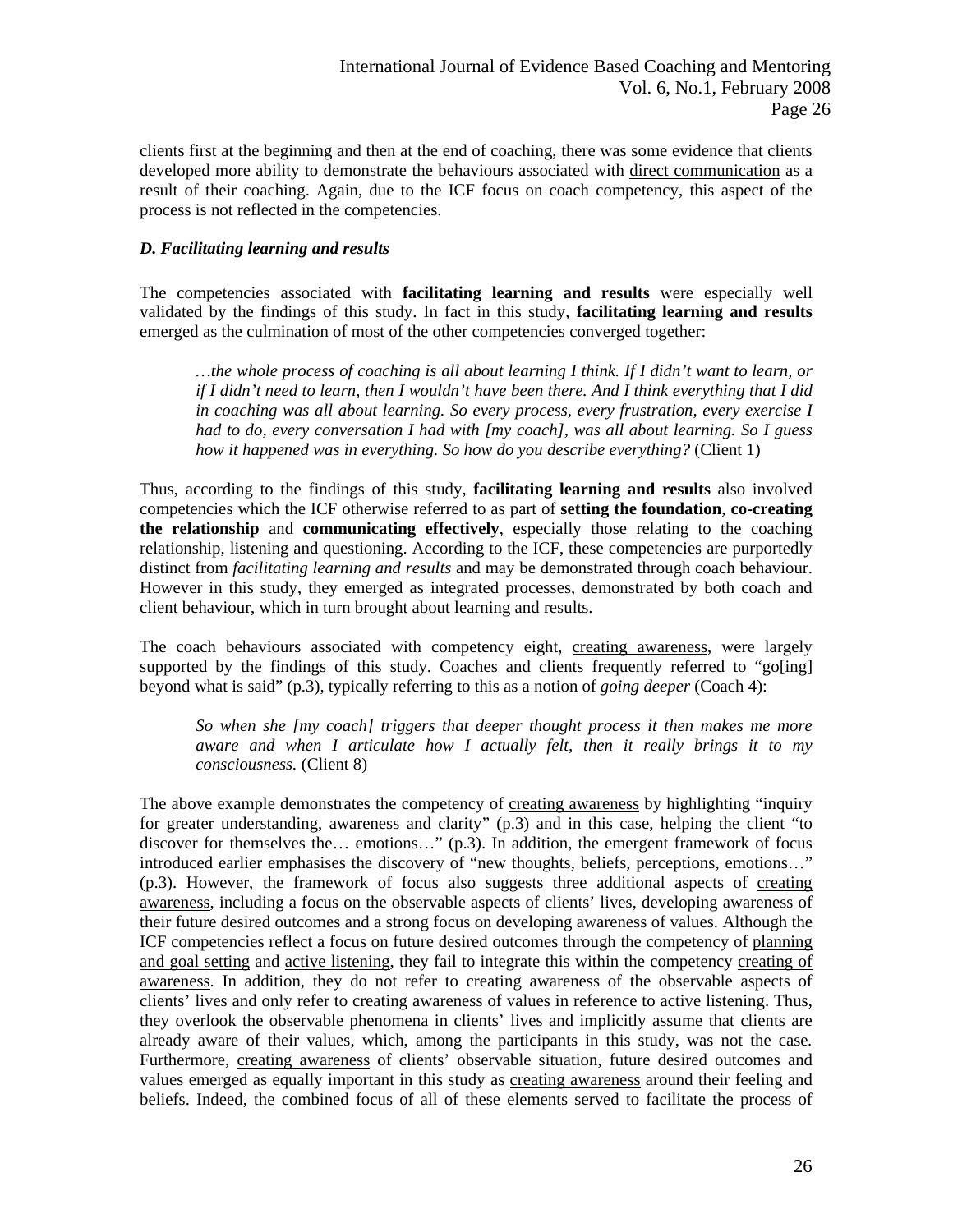creating awareness "to shift [clients'] viewpoints and find new possibilities for action", the latter being an inherent outcome of the collective process rather than a coach behaviour. Thus, this study revealed that rather than demonstrating a series of disparate behaviours which resulted in creating awareness, there was a distinct framework of focus which, facilitated through the other major processes of listening, questioning and reflecting, resulted in the creation of awareness.

The coach behaviours associated with competency nine, designing actions, were comprehensively reflected within the findings of this study. Most specifically there was direct correlation between action which progressed clients towards the achievement of their desired outcomes, action which practiced and applied new learning and action which created create "opportunities for ongoing learning" (p.4). However, there was one category of action which emerged in this study, but which was not represented in the ICF competencies. This form of action occurred independent of the coach, yet as a result of the culmination of the successful integration of all the other processes. It was a kind of action which clients engaged in independently and often spontaneously as a consequence of the learning they had acquired and which often led to immediate results in their lives:

*The coaching that I've had thus far I feel has automatically integrated into me. And it's not on a superficial level, it's not requiring practice, it seems to be automatically spontaneously occurring even though the external me is in the same set of circumstances that I was in before the coaching. I've got the same external influences. I'm interacting with the same people but I'm having a different response and it's not requiring conscious thought and it's not requiring practising or exercise, it is simply occurring spontaneously.* (Client 8)

This form of action was identified through the added dimension provided by clients participating in this study and again highlights the importance of referring to coaching processes, rather than coach competencies.

Interesting findings emerged in this study in relation to the tenth competency, planning and goal setting*.* Whilst there was an implicit and integral focus on clients' desired outcomes, which has already been discussed, there was a large degree of variation among coaches in relation to the significance of planning and goal setting. Whilst, three coaches  $(1, 3, 5)$  in this study were explicit about their intention to set and achieve goals, two coaches were explicit in clarifying that specific goal setting/achievement did not make up a major part of their coaching focus. On closer examination however, what was found to be common in all coach and client cases was that each coaching relationship and coaching sessions were directed towards the desired outcomes of the client, whether by means of *goals* (Coach 1, 3, 5), *visions* (Coach 1, 2, 3, 5), *targets* (Coach 1, 2) *purposes* (Coach 4), *outcomes* (Coach 4) or *intentions* (Coach 2). Furthermore, desired outcomes were often uncovered and refined throughout the process of coaching. Thus, planning and goal setting emerged in this study as an integral focus on desired outcomes rather than a competency in itself. It made up a part of the framework of focus explained earlier and therefore, whilst focus on clients' desired outcomes was a thread which ran through all coaching conversations, in this study it was used in equal coordination with the other foci on clients' observable phenomena, feelings, beliefs and values.

The final competency, managing progress and accountability, was both supported and challenged by the findings of this study. This competency relates mostly to clients being held accountable to progress towards goals and to taking action. Whilst this was substantially supported in this study,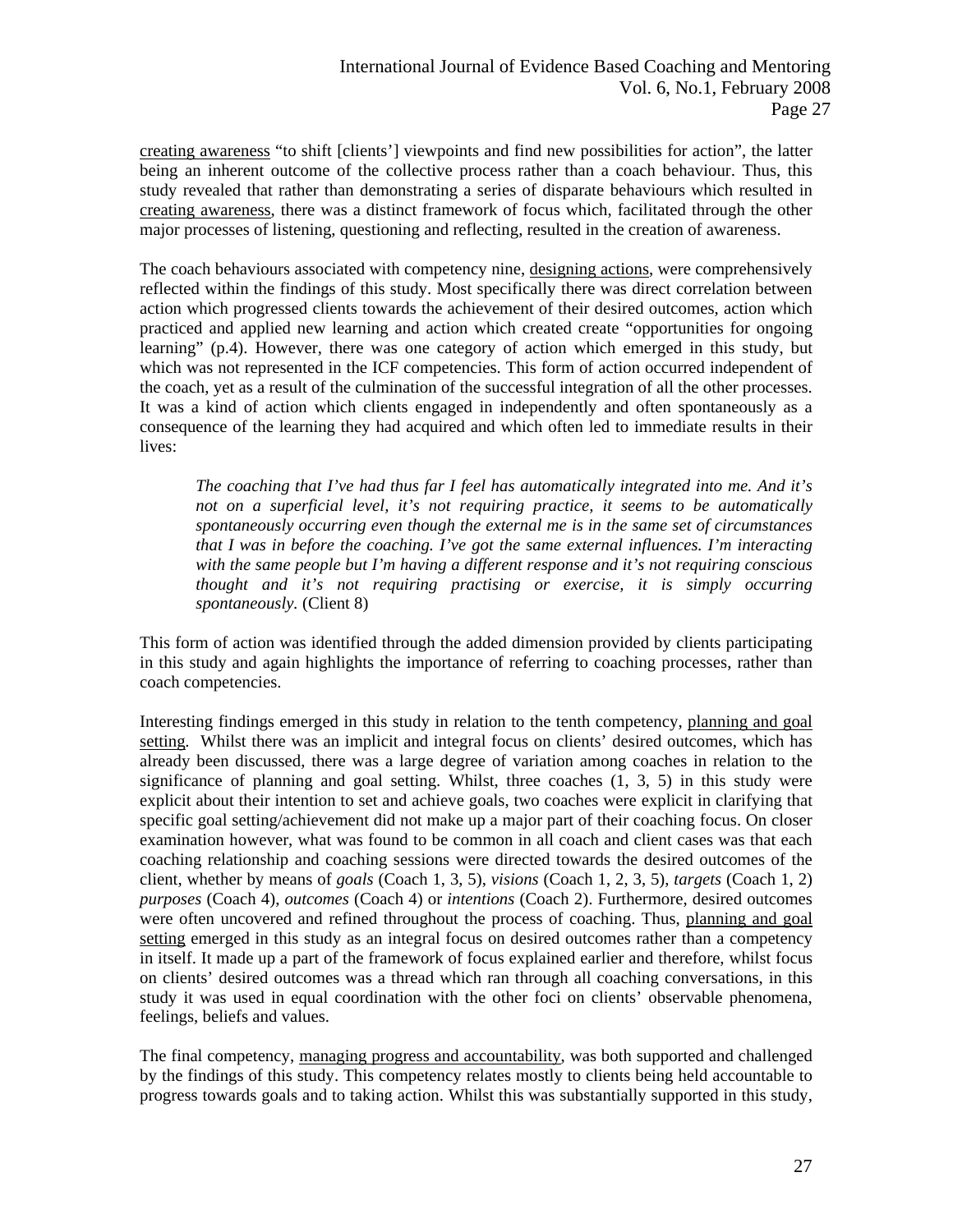the findings also revealed four additional components. Firstly, whilst clients were mostly held accountable, in some cases, coaches also positioned themselves to be held accountable. Clients were held accountable first and foremost to their desired outcomes and their progress towards these throughout coaching, whereas coaches tended to hold themselves accountable to their clients progress towards their desired outcomes during sessions. Secondly, close data analysis revealed that holding clients accountable was also a process by which coaches expected and encouraged clients to act in alignment with what they knew or learnt during the process of coaching. As a result, in addition to being held accountable to taking action and moving towards their desired outcomes, coaches also held their clients accountable to their values, feelings and insights or learning, as they emerged through the coaching process. Thirdly, through these combined streams of accountability, coaches ultimately held their clients accountable to themselves and with that clients developed an intrinsic ability to hold themselves accountable:

*I think the biggest thing is about to actually really to read over my own stuff, to go back and get what I want out of it, I know I was committed to coaching session and I turned up for it even though I wanted to quit, but that critical time just before it, I actually went back and thought, these are my notes, what's going on here for me I owned them. 'Oh, yep I haven't done that and I haven't done that'.* (Client 2)

Finally, commitment emerged in this study as an important element in managing progress and accountability and was extrinsically facilitated by way of the coaching agreement. Thus, the findings of this study suggested that establishing the coaching agreement, otherwise a competency of its own, was in fact a component of managing progress and accountability.

### **Significance, recommendations and limitations**

The findings from this study give empirical support to the ICF core competencies. The following competencies were well supported within this study:

- 3. Establishing trust and intimacy with the client
- 5. Active listening
- 6. Powerful questioning
- 9. Designing actions
- 11. Managing progress and accountability

Each of the above competencies emerged as major processes within coach and client experiences of coaching. In addition, competencies 2, establishing the coaching agreement, and 4, coaching presence, emerged as components of managing progress and accountability and active listening respectively. Similarly, competency 10, planning and goal setting, emerged as one aspect of an underlying framework of focus, while competency 8, creating awareness, demonstrated itself to be an inherent outcome of this focus facilitated through the above major processes. Finally, competencies 1, meeting ethical guidelines and professional standards, and 7, direct communication, were only partially supported by the findings of this study.

Because clients in this study exhibited an ability to facilitate many of the above major processes independently towards the end of their coaching, this paper emphasises that the ICF competencies may be better represented as broader processes, which include both coach and client behaviours. In this way, the crucial process of reflection which emerged in this study but is omitted with the ICF competencies may be included and integrated with other major processes such as powerful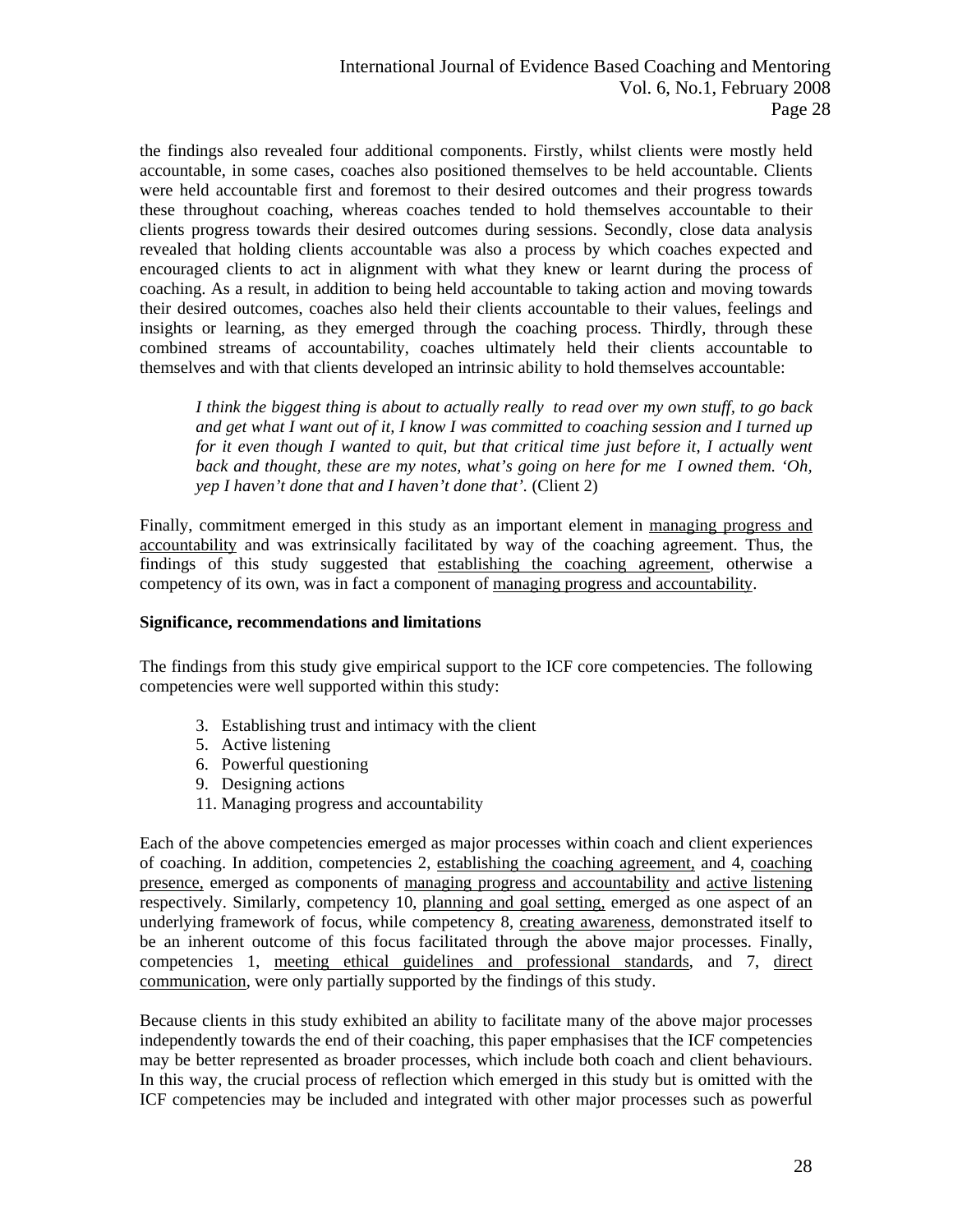questioning. Furthermore, the findings highlight some areas in which the competencies may be more comprehensive. In particular, the paper reveals the absence of an underlying framework of focus, which underpins the other processes and includes an integral focus on observable phenomena in clients' lives, their desired outcomes, feelings, beliefs and values. Finally, the paper also highlights some inconsistency in the grouping of competencies. In the light of these findings, the paper recommends further research into the ICF core competencies, as well as other standards of coach regulation.

Whilst this study yielded significant data with which to analyse the ICF core competences, it does however have several limitations. Firstly, the focus of the study was on learning and was not designed specifically to evaluate the authenticity of ICF competencies. In addition, only ICF certified coaches were used in this study. This may have influenced the degree to which ICF competencies were supported within the findings of this study, but also suggests that those areas which were challenged, indicate a discrepancy between ICF core competencies and the actual coaching practice of ICF coaches. Another major limitation of this study was that only interview data was used and not observations of coaching sessions which could inform the nature of coaching process and the development of future standards. Finally, within the limitations of this paper, a complete analysis of ICF core competencies could not be provided and few data samples could be included to provide an 'audit trail' of the findings.

# **Conclusion**

One of the fundamental premises of coaching is collaboration. Yet until now the coaching industry itself appears to have been somewhat lacking in this essential quality. Every new set of standards and every new coach accreditation body which emerges threatens the credibility of the coaching industry itself. Therefore, internationally shared frameworks for coaching are both necessary and overdue. As preparations begin to be made to this end, research-based investigation is required to ensure that existing coach standards are strengthened rather than undermined by the movement towards evidence-based coaching.

This paper has revealed some ways in which ICF core competencies are empirically grounded and challenged some ways in which they are not. Indeed, it is but the tip of an iceberg in research into existing coaching standards. It represents the first attempt to regulate the current regulators of the coaching industry and may serve to pave the way for future shared standards of coaching which acknowledge and reflect the foundations from which they have sprung.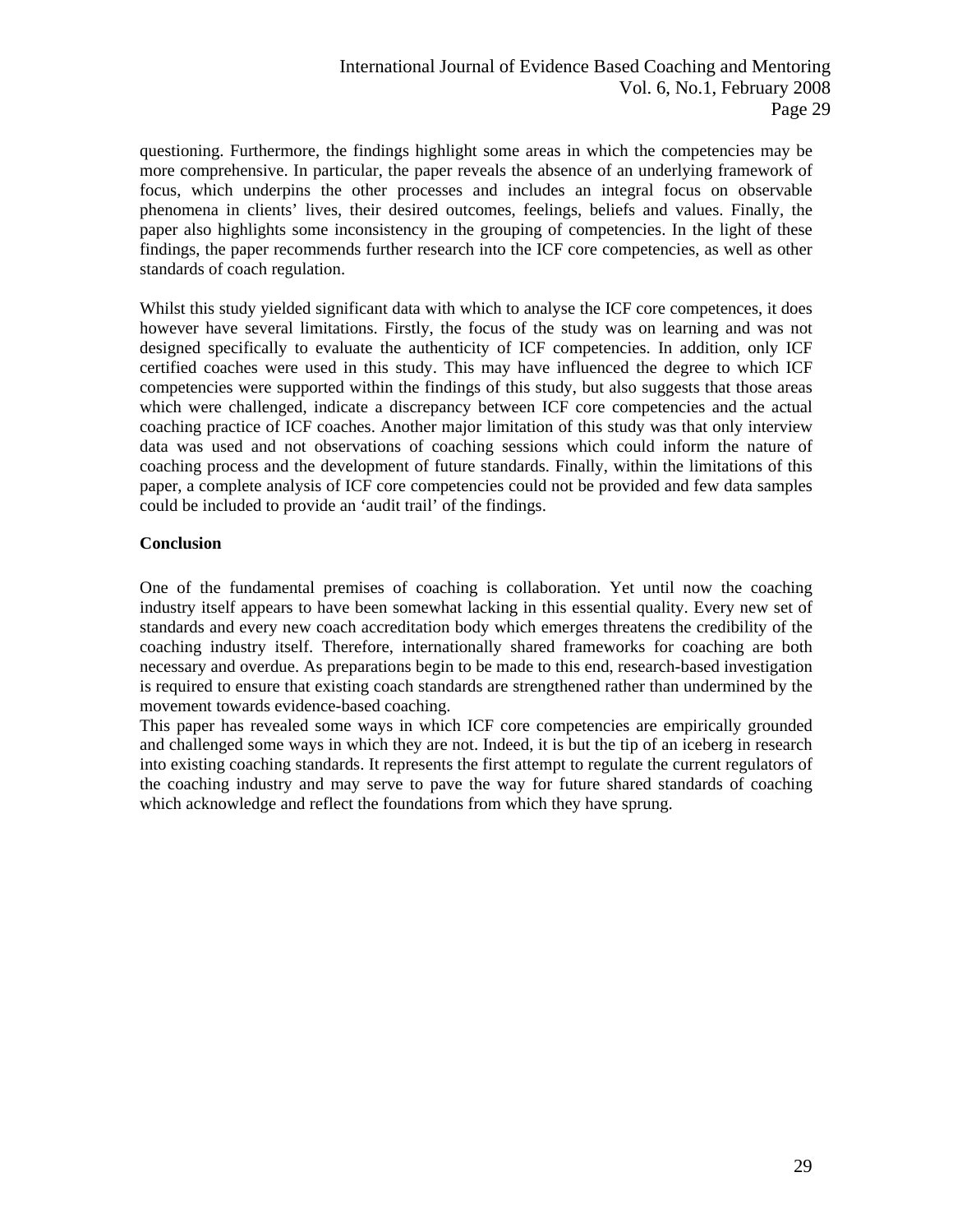## **References**

- Association for Coaching. (2005, accessed 23/04/2007) 'Core coaching capabilities', <http://www.associationforcoaching.com/memb/ACCFrame2.pdf>
- Brotman, L. E., W. P. Liberi and K. M. Wasylyshyn. (1998) 'Executive coaching: The need for standards and competence'. *Consulting Psychology Journal: Practice and Research*, 50  $(1): 40-46.$
- Carr, R. (2006) Finding a competent coach. In *Profit*: Rogers Media, Publishing Ltd.
- Chemnitz, W. C. and J. M. Swanson. (1986) *From practice to grounded theory*. California: Addison-Wesley Publishing Company.
- Creswell, J. W. (2002) *Educational research: Planning, conducting and evaluating quantitative and qualitative research*. Upper Saddle River, NJ: Prentice Hall.
- European Coaching Institute. (1999-2007a, accessed 21/04/2007) 'ECI Accreditation', [http://www.europeancoachinginstitute.org/accreditation/coach\\_accreditation.php](http://www.europeancoachinginstitute.org/accreditation/coach_accreditation.php)

European Coaching Institute. (1999-2007b, accessed 21/04/2007) 'Standards and ethics', [http://www.europeancoachinginstitute.org/about\\_eci/standards\\_and\\_ethics.php](http://www.europeancoachinginstitute.org/about_eci/standards_and_ethics.php)

- European Mentoring and Coaching Council. (2006, accessed 21/04/2007) 'EMCC Competence Framework', [http://www.emccouncil.org/emcc\\_qa.htm](http://www.emccouncil.org/emcc_qa.htm)
- European Mentoring and Coaching Council. (2007, accessed 21/04/2007) 'EMCC Competence Standards', [http://www.emccouncil.org/emcc\\_qa.htm](http://www.emccouncil.org/emcc_qa.htm)
- Gaskell, C. (2006) CONTEXT SENSITIVE. *People Management*, 12 (7): 9.
- Grant, A. M. (2004) 'Keeping up with the cheese! Research as a foundation for professional coaching of the future', In *Proceedings of the First ICF Coaching Research Symposium: November 12, 2003, Denver, Colorado USA.*, eds. I. F. Stein and L. A. Belsten, 1-19. NC: Paw Print Press.
- Hall, L. (2005) Coach class. *People Management*, 11 (17): 46-48.
- International Association of Coaching. (2002, accessed 21/04/2007) '15 Proficiencies', <http://www.certifiedcoach.org/learningguide/proficiencies.html>
- International Coach Federation. (1998, accessed 21/10/2004) 'Client survey results and press release', <http://www.coachfederation.org/pressroom/pr-clientsurvey.asp>
- International Coach Federation. (1999, accessed 21/10/2004) 'ICF professional coaching core competencies',<http://www.coachfederation.org/credintialing/en/core.htm>

International Coach Federation. (2007, accessed 21/04/2007) 'What is ICF?', <http://www.coachfederation.org/ICF/For+Coaching+Clients/What+is+ICF/>.

- Jarvis, J. (2004, accessed 01/10/2004) 'Coaching and buying coaching services', Chartered Institute of Personnel and Development,
- <http://www.cipd.co.uk/subjects/lrnanddev/coachmntor/coachbuyservs.htm?IsSrchRes=1>
- Kearns, P. (2006) 'Does coaching work?', *Training Journal*, June: 41-44.
- Kubicek, M. (2004) 'Coaching set for regulation', *Training Magazine*: 5.
- Laske, O., D. Stober and J. Edwards. (2005) 'Whitepaper: What is, and why should we care about, evidence-based coaching?', In *Proceedings of the second ICF coaching research symposium*, eds. I. F. Stein, F. Campone and L. J. Page, 169-174. Washington, DC: International Coach Federation.
- Linley, P. A. (2006) 'Coaching research: who? what? where? when? why?', *International Journal of Evidence Based Coaching and Mentoring*, 4 (2): 1-7.